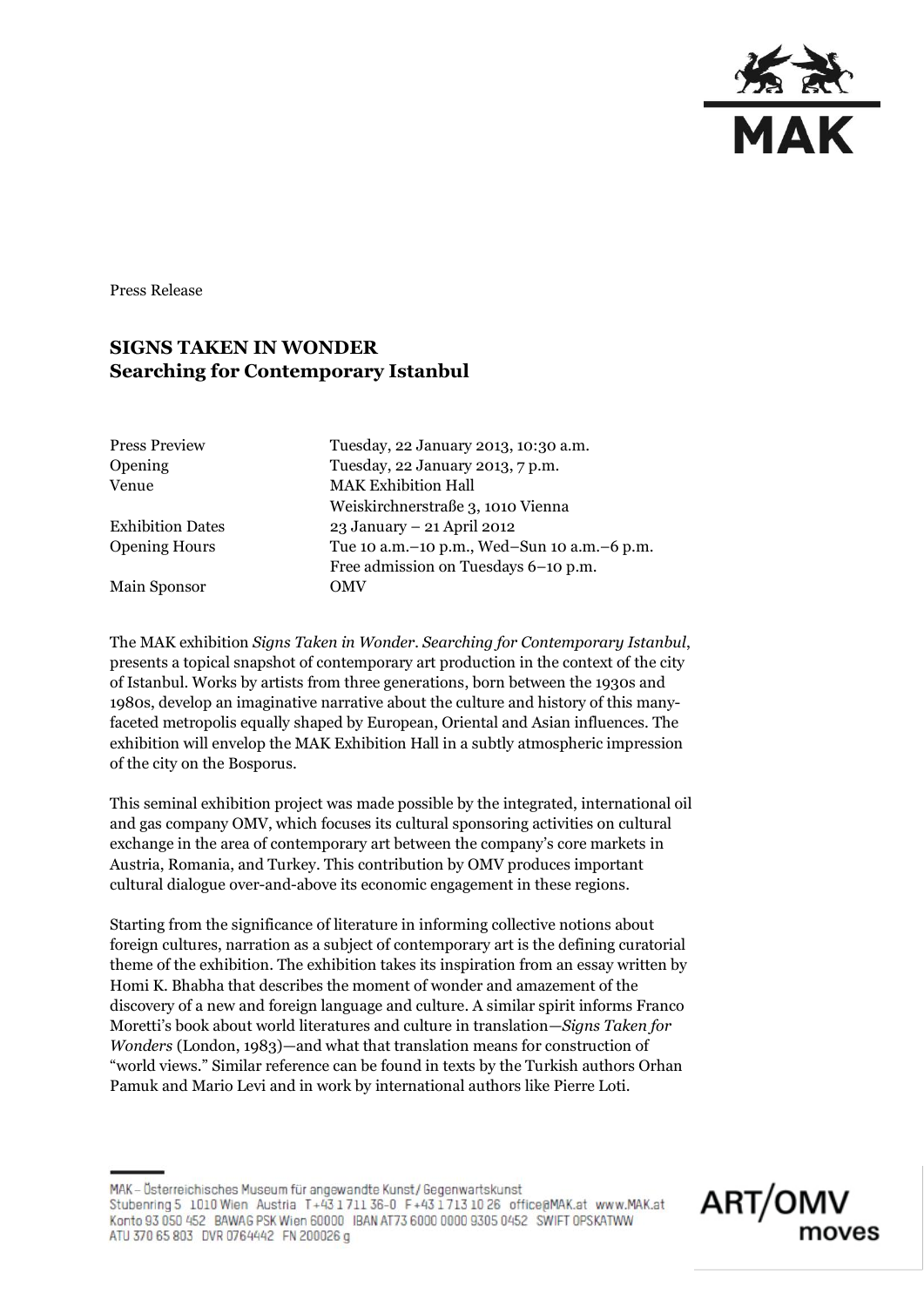

*Signs Taken in Wonder* intends to produce a narrative of personal worlds in a time of rampant globalization. Featured in the exhibition are works that explore introspection, personal and visionary narration and dialogue, documenting a farreaching external-and-internal movement and transformation. Works by Turkish artists find their synergetic counterpoise in examples of international contemporary art that cast light on Istanbul's cultural memory.

The *Searching for Contemporary Istanbul* is reflected by artists who live and work in the city, including international artists based there, Turkish artists living abroad, and international artists who have made work about the city. In the center of the show is an intervention by artist Cevdet Erek, winner of the 2012 Nam June Paik Award. He develops an expansive minimalist installation for the central exhibition hall which is illuminated through the museums 19th-century skylight construction. Alluding to the museum's history and built-structure, Erek makes daylight a formative element of the exhibition and uses temporary architecture to make a metaphorical statement reflecting his interest in rhythm and space.

The multiplicity of artistic approaches presented in the exhibition reflects the MAK's mission as a universal museum of applied art and the cross-boundary dialogue and exchange between applied art, design, architecture and contemporary visual art that it engages in. The exhibition includes works that use ceramics, textiles, design, architecture, and various different production techniques (installation, painting, sculpture, photography, and video).

Emre Hüner's major installation *A Little Larger than the Entire Universe* (2012) that was recently on show in "Manifesta 9" collects fragments and narratives as diverse as the NASA space-program, utopian dreams, ceramics based on forms taken from nature, hand-tools, creating a dialogue between science, progress, and visionary thinking. German artist Marcel Odenbach's two-screen video *Männergeschichten 1*  (*Men Stories 1*, 2003), meanwhile, underscores male ritual played exemplified by being shaved at a barber's shop.

A number of women artists are building a feminist context within the exhibition combining traditional crafts with new technologies. Füsun Onur is producing a new hand-beaded textile work for the MAK exhibition. Onur has reserved the right to turn away from major histories and grand statements to produce an immensely personal and feminist position—connected to private worlds and the quasi-traditional realm of handicraft. Onur has been influential on a younger generation of artists prepared to carve out personal niches inside programmatic discourses of identity and gender politics. CANAN's delicate video-animation, *Ibretnüma/Exemplary* (2009), painted

*SIGNS TAKEN IN WONDER Searching for Contemporary Istanbul* Page 2

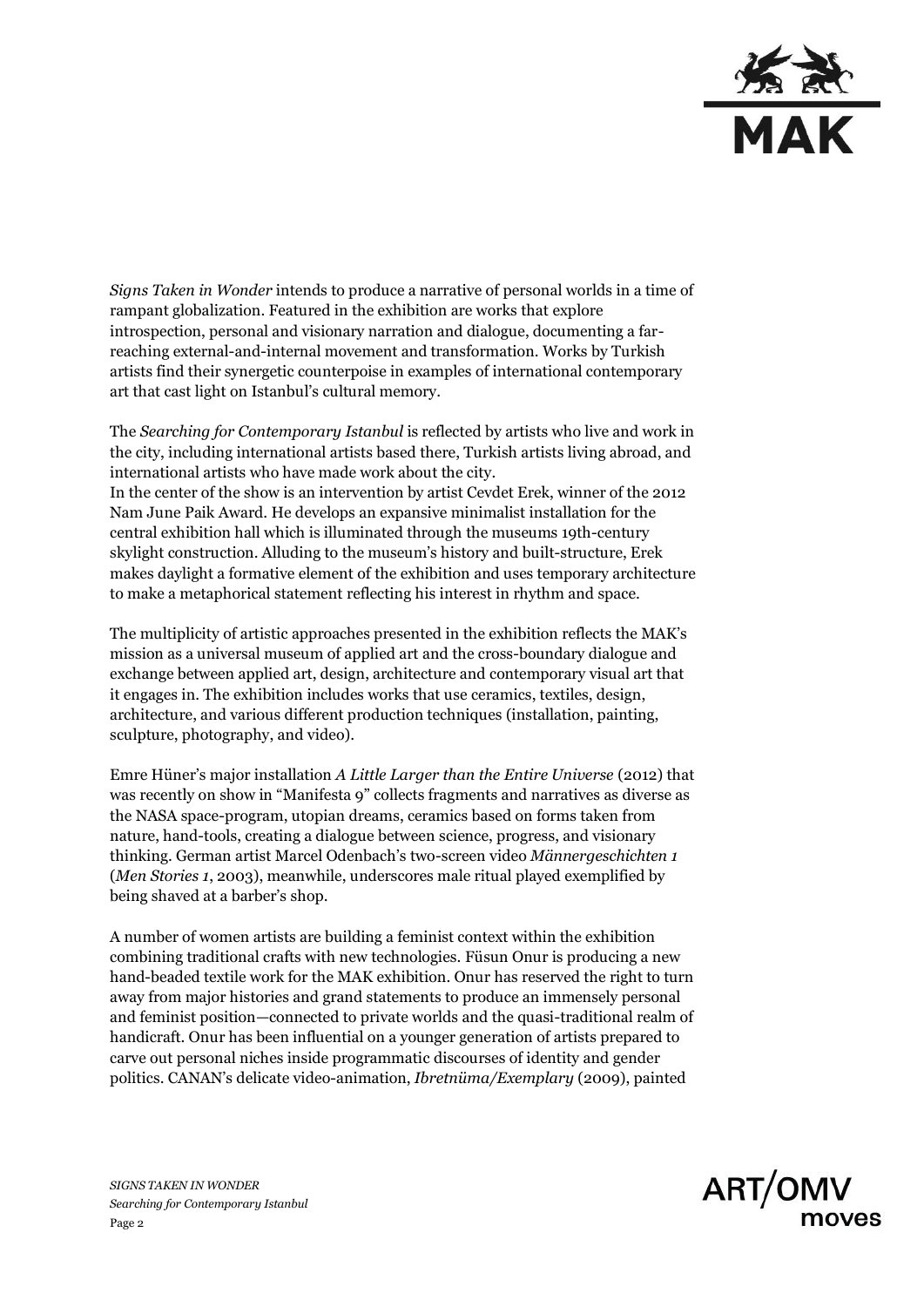

after the style of Moghul miniatures and ceramic decoration, tells the story of a young-beauty living under the aegis of Islamic doctrine in the 20th century and the difficulties this causes in her life.

Participating Artists: Hamra Abbas / Murat Akagündüz / Yeşim Akdeniz / Eylem Aladoğan / Meriç Algün Ringborg / Hüseyin Bahri Alptekin / Halil Altındere / CANAN / Aslı Çavuşoğlu / Cengiz Çekil / Banu Cennetoğlu / Mutlu Çerkez / Antonio Cosentino / Canan Dagdelen / Lukas Duwenhögger / Cevdet Erek / Erdem Ergaz / Murat Gök / Nilbar Güre[ş](http://www.iscp-nyc.org/artists/alumni-profiles/808/807.html) / Sibel Horada / Emre Hüner / Aki Nagasaka / Olaf Nicolai / Marcel Odenbach / Ahmet Öğüt / Füsun Onur / Mario Rizzi / Nasra Şimmes / Erdem Taşdelen / Cengiz Tekin / Güneş Terkol / İrem Tok / Uygur Yılmaz.

The exhibition will be accompanied by a publication published by MAK, Vienna / Hatje Cantz, Ostfildern.

Press materials and photos are available for download at MAK.at/press.



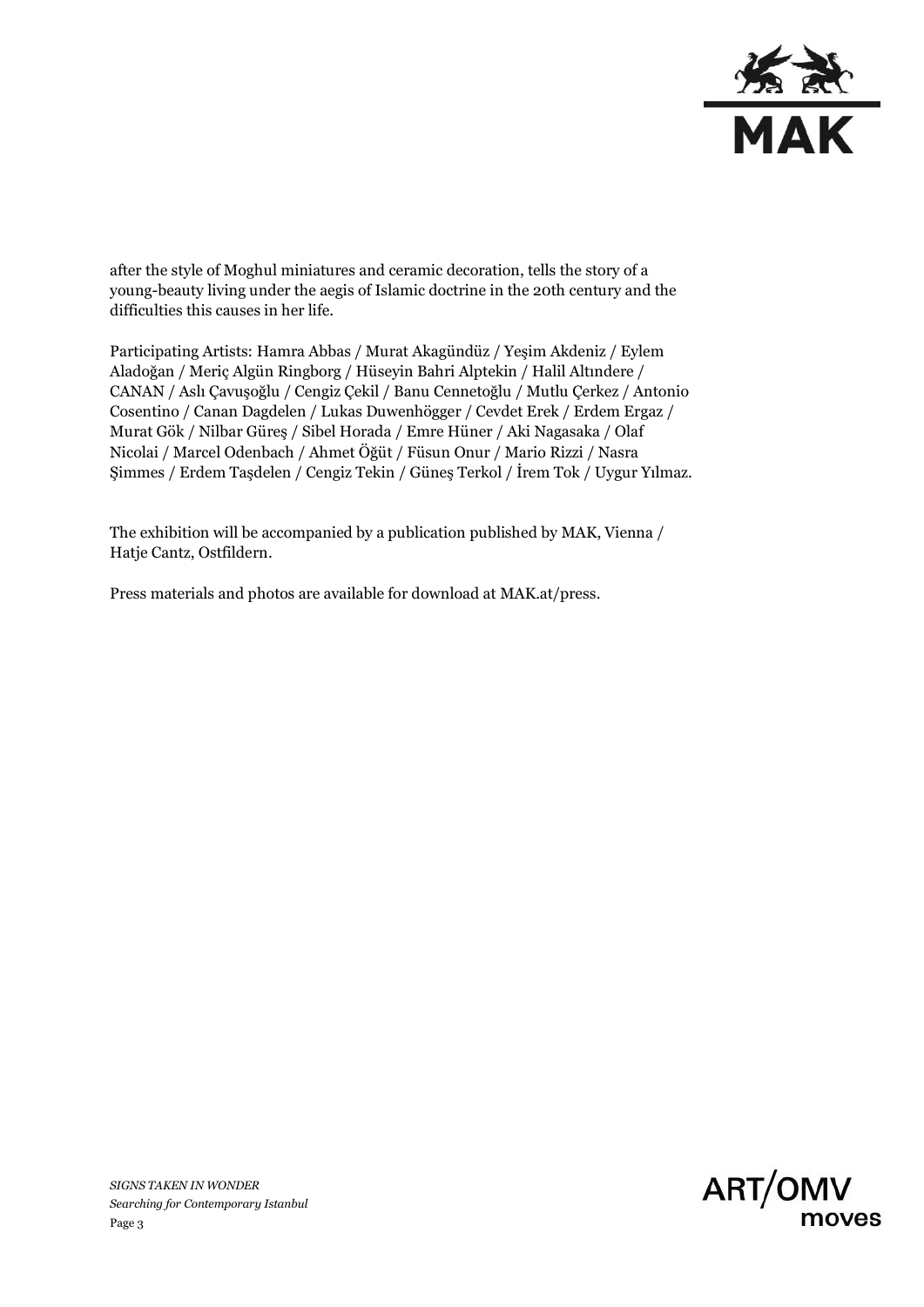

### **EDUCATIONAL PROGRAM**

For further information please visit MAK.at/Istanbul

### **Guided tours**

Sat, Sun 3 p.m. Regular information service and short tours Sat 1–3 p.m.

# **Special guided tours** by advance booking Gabriele Fabiankowitsch, Head of MAK Educational Program and Guided Tours T +43 1 711 36-298, education@MAK.at

### **Artist's Talk**

Wed, 23.1.2013, 3 p.m., Halil Altındere, Canan Dagdelen, Cevdet Erek, Emre Hüner, Aki Nagasaka (Moderation Bärbel Vischer / German and English)

**Curators guided tours** Thu, 7.2.2013, 5 p.m., Bärbel Vischer Sat, 20.4.2013, 1 p.m., Simon Rees & Bärbel Vischer (German and English)

## **MAK SeniorInnen**

Wed, 20.3.2013, 3 p.m. Tour of the exhibition, rounded off with coffee and cake at the *ÖSTERREICHER IM MAK* restaurant.

## **MAK4FAMILY**

Sat, 13.4.2013, 2–5 p.m.

Advance registration requested for workshops and MAK Seniors program: T +43 1 711 36-298

### **EVENTS**

Free admission on Tuesdays 6–10 p.m.

#### **Screenings**

*Murat vs. Ismail* (Mario Rizzi, Turkey, 2006), OV with English subtitles Tue, 22.1.2013, 8 p.m.; Wed, 23.1.2013, 2 p.m.; Tue, 12.2.2013, 7 p.m.; Tue, 26.3.2013, 7 p.m.; Tue, 16.4.2013, 7 p.m.; Sat, 20.4.2013, 2 p.m.

*Kazin Ayagi* (Mario Rizzi, Turkey, 2012), OV with English subtitles Tue, 5.3.2013, 5.30 p.m. MAK Lecture Hall



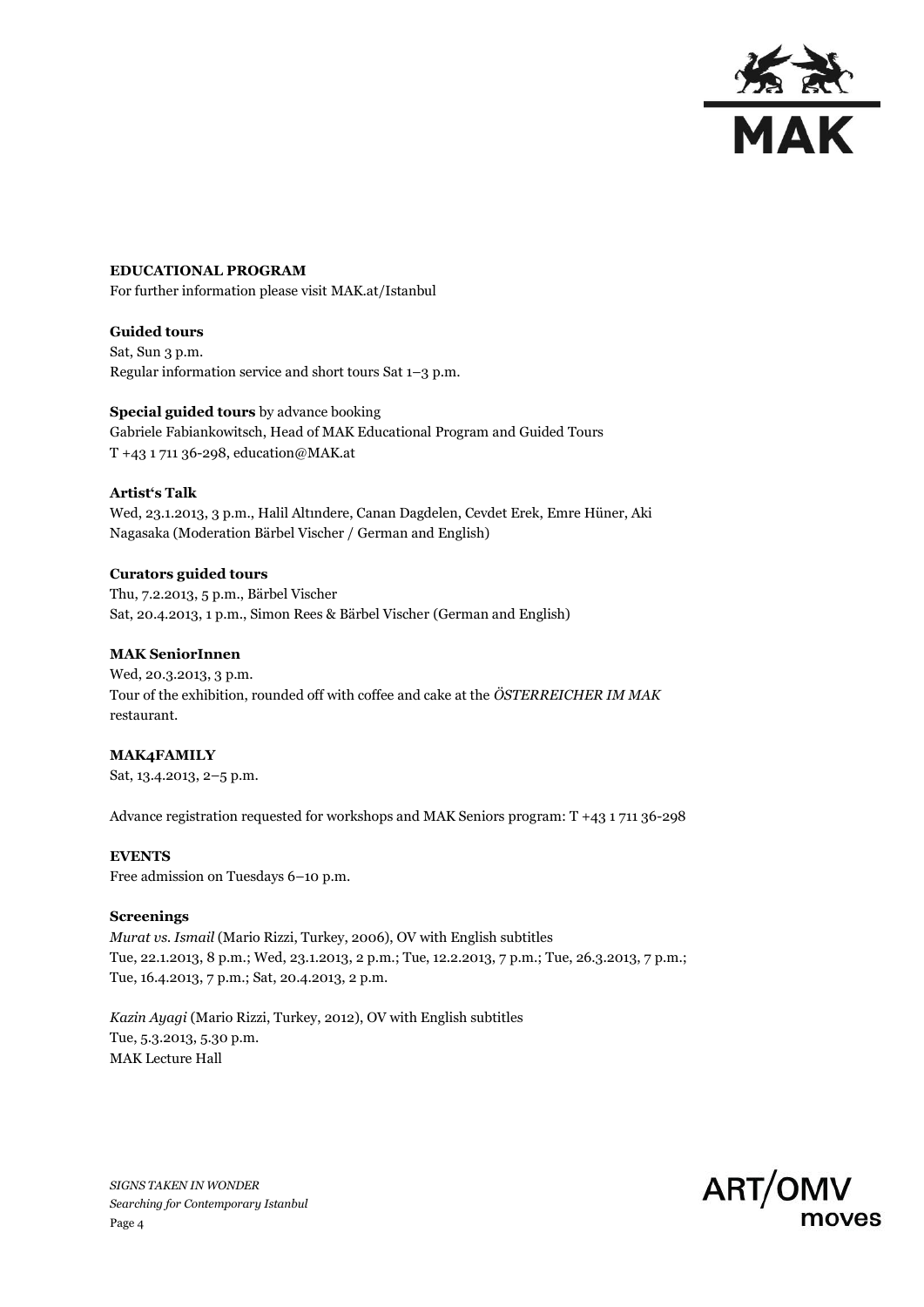

#### **MAK NITE LAB**

Tue, 12.2.2013, 8 p.m., Cevdet Erek Tue, 26.3.2013, 8 p.m., :mentalKLINIK Tue, 16.4.2013, 8 p.m., Korhan Erel MAK Columned Main Hall

**Panel Discussions** (English) Wed, 23.1.2013, 4 p.m., Eylem Aladoğan, Paolo Colombo, Ahmet Öğüt, Bige Örer (Moderation Simon Rees) Tue, 5.3.2013, 7 p.m., Gülsen Bal, Vasıf Kortun, Mario Rizzi (Moderation Simon Rees) MAK Lecture Hall

## **Women's Fabric Workshop**

with Güneş Terkol, Thu & Fri, 7. & 8.3.2013 MAK Columned Main Hall

**Free admission to the MAK for all women on the International Women's Day (8.3.)**

### **Special Program**

Wed, 23.1.2013, 2 p.m., Screening, *Murat vs. Ismail* (Mario Rizzi, Turkey, 2006)

3 p.m., Artist's Talks, Halil Altındere, Canan Dagdelen, Cevdet Erek, Emre Hüner, Aki Nagasaka (Moderation Bärbel Vischer)

4 p.m., Panel Discussion (English), Eylem Aladoğan, Halil Altındere, Paolo Colombo, Ahmet Öğüt, Bige Örer (Moderation Simon Rees)

#### **Finissage**

Sat, 20.4.2013, 1 p.m., Curators guided tour, Simon Rees & Bärbel Vischer (German and English)

2 p.m., Screening, *Murat vs. Ismail* (Mario Rizzi, Turkey, 2006) MAK Lecture Hall

3.30–6 p.m., City tour with Aslı Çavuşoğlu, Meeting Point: Cash Desk Weiskirchnerstraße

Events, unless otherwise mentioned, in German



*SIGNS TAKEN IN WONDER Searching for Contemporary Istanbul* Page 5